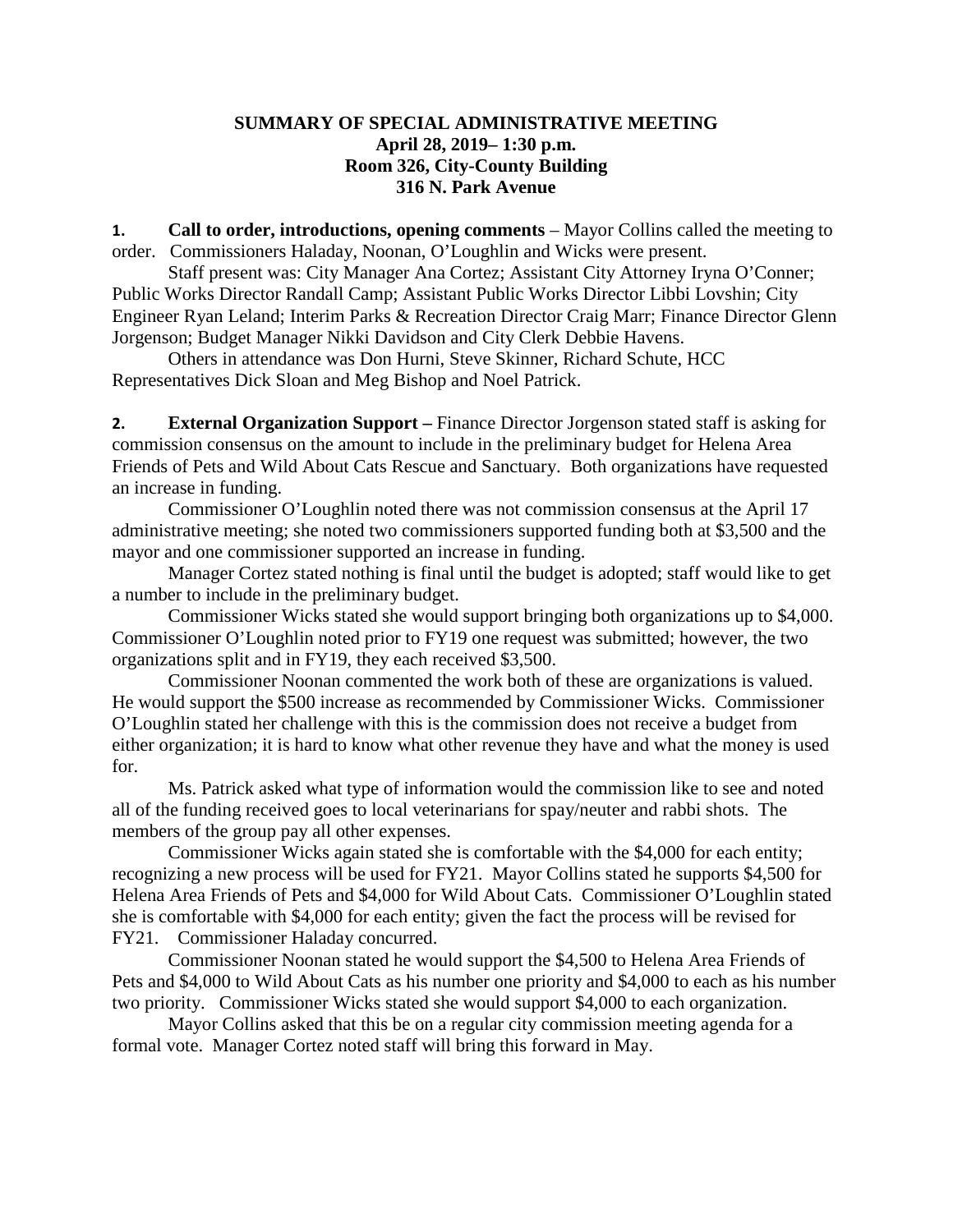**3. General Hearing and Rate Adoption Timeline –** Manager Cortez referred the commission to the memo with the following information: The City of Helena follows these general timelines for Rate adoption:

- Agenda Submission Date: Early July
- Resolution of Intent to Set Hearing: Mid-July
- Independent Record Advertisements: Early and Mid-August
- Agenda Submission Date: Mid-August
- Public Hearing and Adoption of Resolution: End of August

This timeline is subject to change and the timeline will be updated with actual City Commission meeting dates once they become known and that agendas for each meeting will be available prior to each meeting date.

**Assessments – Parks & Recreation Department** – Director Marr referred the commission to the Additional Information and the History of the Open Lands Assessment that showed the history of the Open Lands Assessment from FY15-FY19.

Manager Cortez stated the question the commission had was what the impervious rate is that we are using. She also referred to the history of the open land assessment and noted the recommendation is to have the same impervious rate for FY20 and FY21.

Commissioner O'Loughlin asked if the original presentation included what the proposed increase would be. Director Marr referred to page 9 of the handout and noted the proposed monthly increase for Open Lands would be \$.75 per parcel/per month. Commissioner O'Loughlin asked if the \$.75 factors in the \$20.00 base rate and the increase to the impervious area. Finance Director Jorgenson stated the average increase for residential properties is \$.37. `

Commissioner O'Loughlin stated by looking at the impervious rate, we are no longer adjusting the base rate at the level that was previously proposed. For most residential property owners, they will see an increase of \$.37. Director Jorgenson concurred.

Commissioner Haladay noted that all property owners pay the base rate. Commissioner O'Loughlin asked what percentage of the residential property owners pay just the base rate. Finance Director Jorgenson stated approximately 50/50.

Commissioner Noonan commented this is a good proposal. Commissioner Wicks concurred and referred to the information on why the increase is necessary.

Manager Cortez asked if the commission is comfortable with the impervious rate of .0063 for FY20 and FY21. If a change were to come in the future, it would be for FY22. Commissioner Noonan spoke on the importance of educating the public on the proposed rates and the explanation on what it pays for. There was consensus for the .0063 impervious rate and no change in the base rate.

Manager Cortez noted in light of proposed changes, when the preliminary budget is released, staff is putting an educational program in a place for the public. In addition, staff has reached out to many service organizations offering to present the preliminary budget at their meetings. This is to prevent misinformation and to continue to educate the public.

Urban Forestry Assessment - Commissioner O'Loughlin asked if there is a reason why the commission has not considered an impervious rate for the Urban Forestry assessment. Director Jorgenson stated the original ballot language stated every parcel would receive equal value from the assessment and therefore use a flat rate. Manager Cortez noted staff investigated the legality of implementing an impervious rate for all utilities. The logical question is why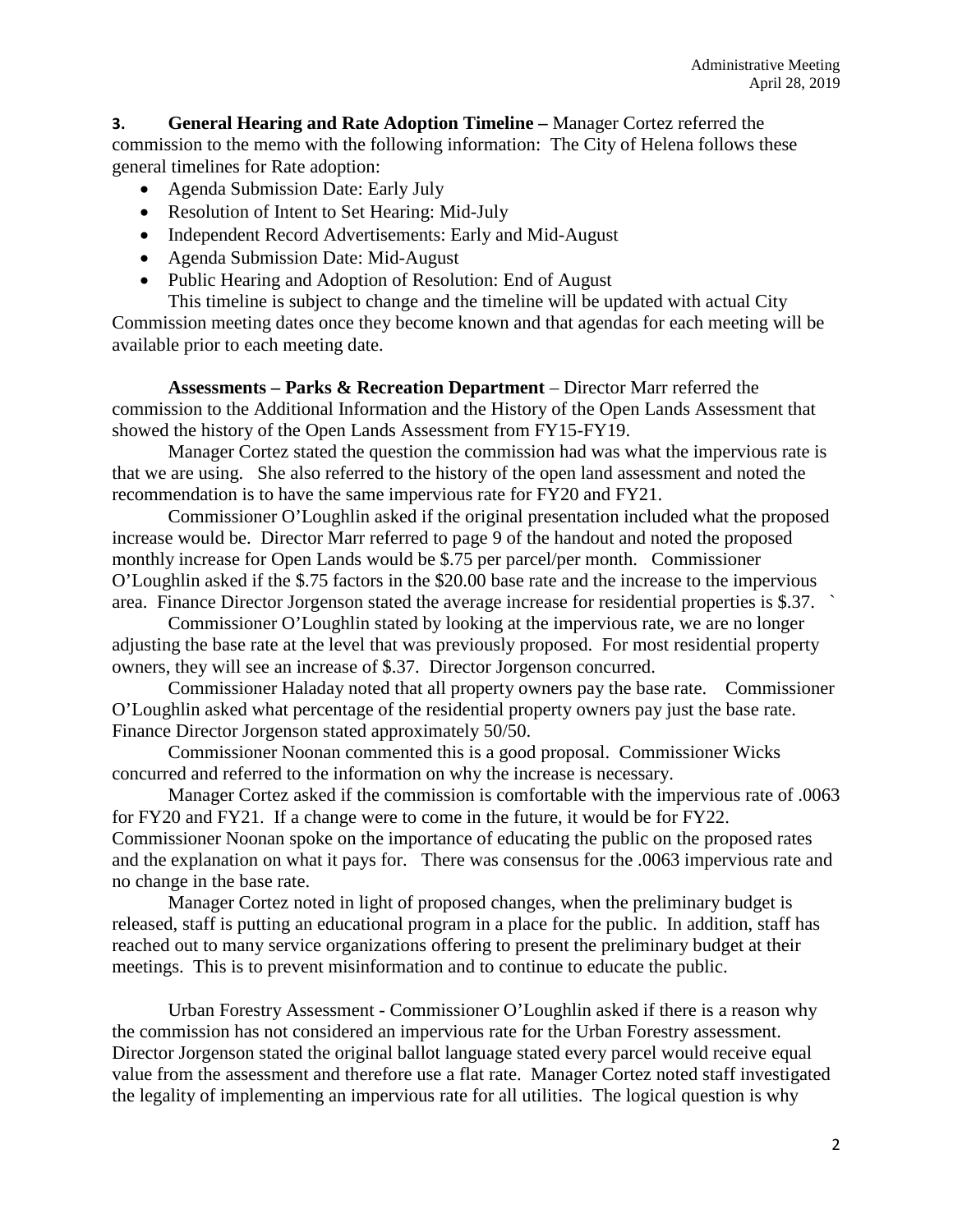some utilities and not others. It is not impossible; it will take additional time to see what can be done, if anything at all.

Commissioner Noonan clarified we are talking mainly about boulevard trees and not privately owned trees. Director Marr stated this assessment is for boulevard trees and city park trees, not privately owned trees.

Manager Cortez confirmed the changes to the average household would be an increase of \$.37 for the Open Lands Assessment on the impervious area and an increase of \$1.50 for the Urban Forest assessment.

## **4. Rates – Public Works Department**

**Street Maintenance/Sidewalks -** Assistant Public Works Director Lovshin referred the commission to the handout with the following bullet points:

- Street Maintenance and Improvements District Policy Framework
- Streets Current Monthly Assessment
- Streets Proposed Monthly Assessment
- Why Multiyear
- Streets Capital Projects Big Ticket Items
- In Summary: What's in the Rate
- How the rates will change
- Why should a citizen of Helena pay more
- How the city of Helena compares to other cities
- The ask

Funding for streets is primarily from assessments paid by property owners in the City. Assessment funding supports

Personnel + Operations + Capital + Debt Service + Overhead

Current streets assessments generate approximately \$4.98 million annually.

Residential Monthly Assessment = \$14.33

Mobile Home Monthly Assessment =  $$5.73$ 

Commercial Monthly Assessment = \$19.02

Commercial Lots  $> 6,000$  sf = \$0.00317/sf (capped at 1 million sf)

To maintain existing operations and capital needs, total streets revenues would need to increase. Applied evenly across the categories, maximum proposed monthly assessments would be as follows.

Residential Monthly Assessment = \$19.90 Mobile Home Monthly Assessment = \$7.96 Commercial Monthly Assessment = \$26.41 Commercial Lots  $> 6,000$  sf = \$0.00478/sf This calculates to an average monthly increase of \$5.57 for a City of Helena resident.

Commissioner O'Loughlin asked how many properties qualify for the State Property Tax Assistance Program. Finance Director Jorgenson estimated between 230-250 residents. Commissioner O'Loughlin asked is this a typical policy for municipalities to have. Director Jorgenson concurred. Commissioner O'Loughlin referred to the commercial lots and asked what was the policy reason to cap the square footage at one-million. Director Jorgenson noted most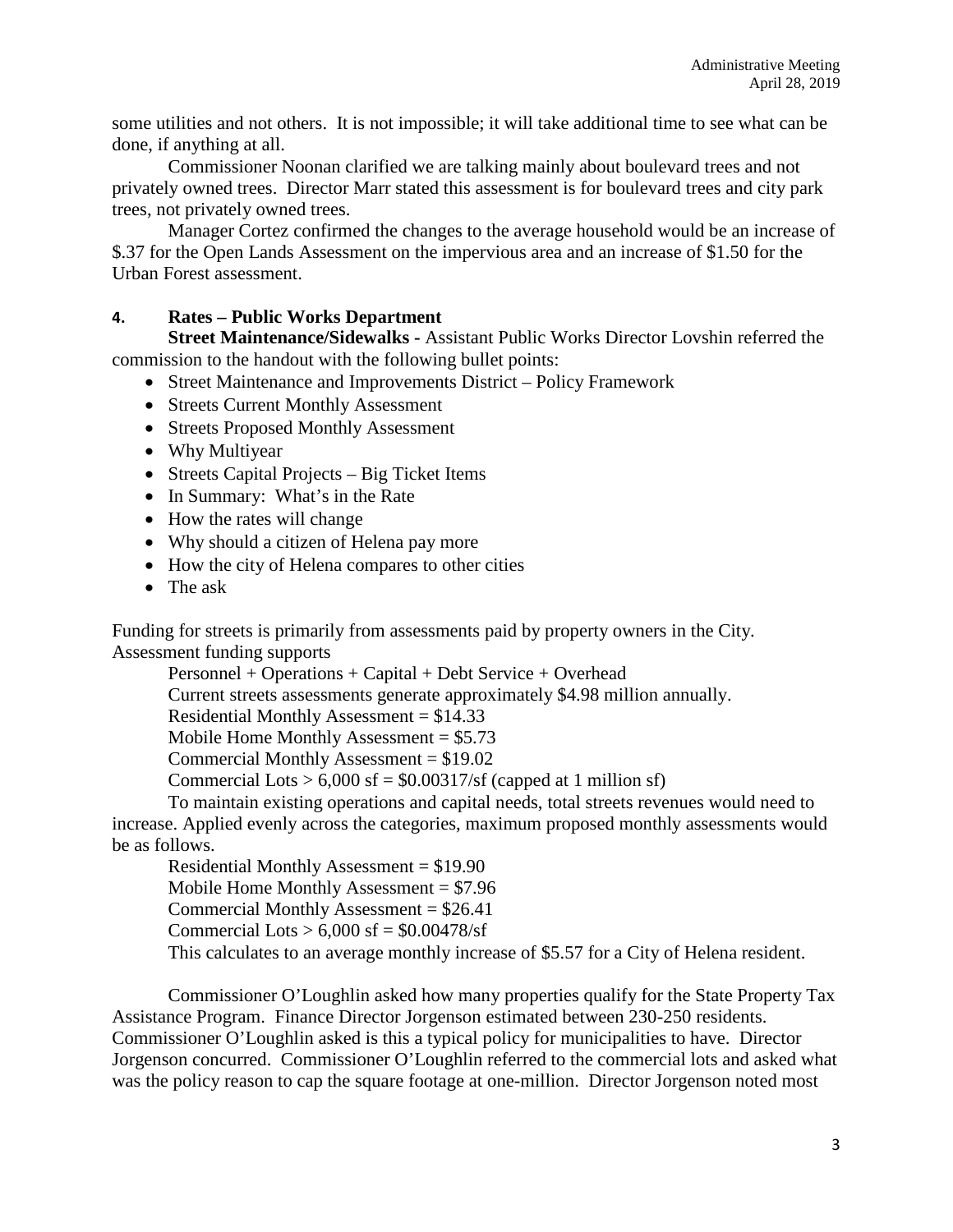properties over the one-million square footage is open space; however, Carroll College and the Airport are both over the one-million.

Manager Cortez referred the commission to the "What's in the Rate?" information and stated this is the information that supports the proposed rate increase.

Commissioner Wicks asked if sidewalks are included in the street rates proposal. Manager Cortez concurred.

Assistant Public Works Director Lovshin noted in the handout there is the proposed monthly assessment for FY19-FY24 and spoke on the benefit proposing a multi-year proposal with the planning of future capital purchases and projects.

Commissioner O'Loughlin referred to the Streets Capital Projects – Big Ticket Items and asked if the dedicated snow plows (4) is all equipment or operation. Assistant Director Lovshin stated it is equipment; however, staff is investigating lease programs for equipment, as there may be advantages in doing so.

Commissioner Noonan referenced the two pickups with plow/sander and asked if the liquid melt was used and how did it work. Director Camp reported the liquid was not used; with all the changes to the program, staff took this year to analyze the entire snow removal program. Commissioner Noonan asked if it is staff's recommendation to stay with sand. Director Camp concurred.

Mayor Collins asked what the final outcome was of using wood chips. Director Camp stated the wood chips were not used this year, as they are most effective with icy conditions. Manager Cortez reported staff would be attending the National Conference of Public Works with the intention of exchanging information with other municipalities and what is being used; what works and what does not work in regards to the snow removal program. In addition, it is staff's intention is to have a community conversation on the snow removal program on what worked and what did not.

Commissioner Haladay asked Director Camp to expand on the proposal for the four dedicated snowplows that are new; are we still capitalizing the previous 10-12 plows we already have. Director Camp stated the mountain plows are extremely effective in the alleys and steep slopes. The current equipment does not meet the needs of the program. The intent is to follow the county's program to have a fleet of snowplow trucks that would be idle during the summer; however, the life the equipment would be extended.

Commissioner Haladay asked with regard to two new dump trucks and motor patrol, nonsnow related purchases, what we are envisioning for expanding services. Director Camp noted the equipment would be used for building streets and maintaining alleys, specifically for the west-side annexation properties.

Commissioner Wicks referred to the commission street projects with \$5-million listed for FY20 and \$1-million for FY21-24; she asked if there is a list of what the projects are. Assistant Director Lovshin noted last summer the city had the Pavement Management Assessment Study completed, staff will be working on having the conversation with the commission on the content of the study and the priorities of what streets come next.

Commissioner Wicks noted the commission has received comments on the lack of sidewalks and many of them not being ADA assessable; are sidewalks included in these budgets. Assistant Director Lovshin stated there is no designated line item for sidewalks; however, there is also funding from the state's gas tax that would also fund sidewalk projects.

Manager Cortez requested the commission to step back to the policy level. The \$1 million per year is for the various projects that will come from the commission priority list.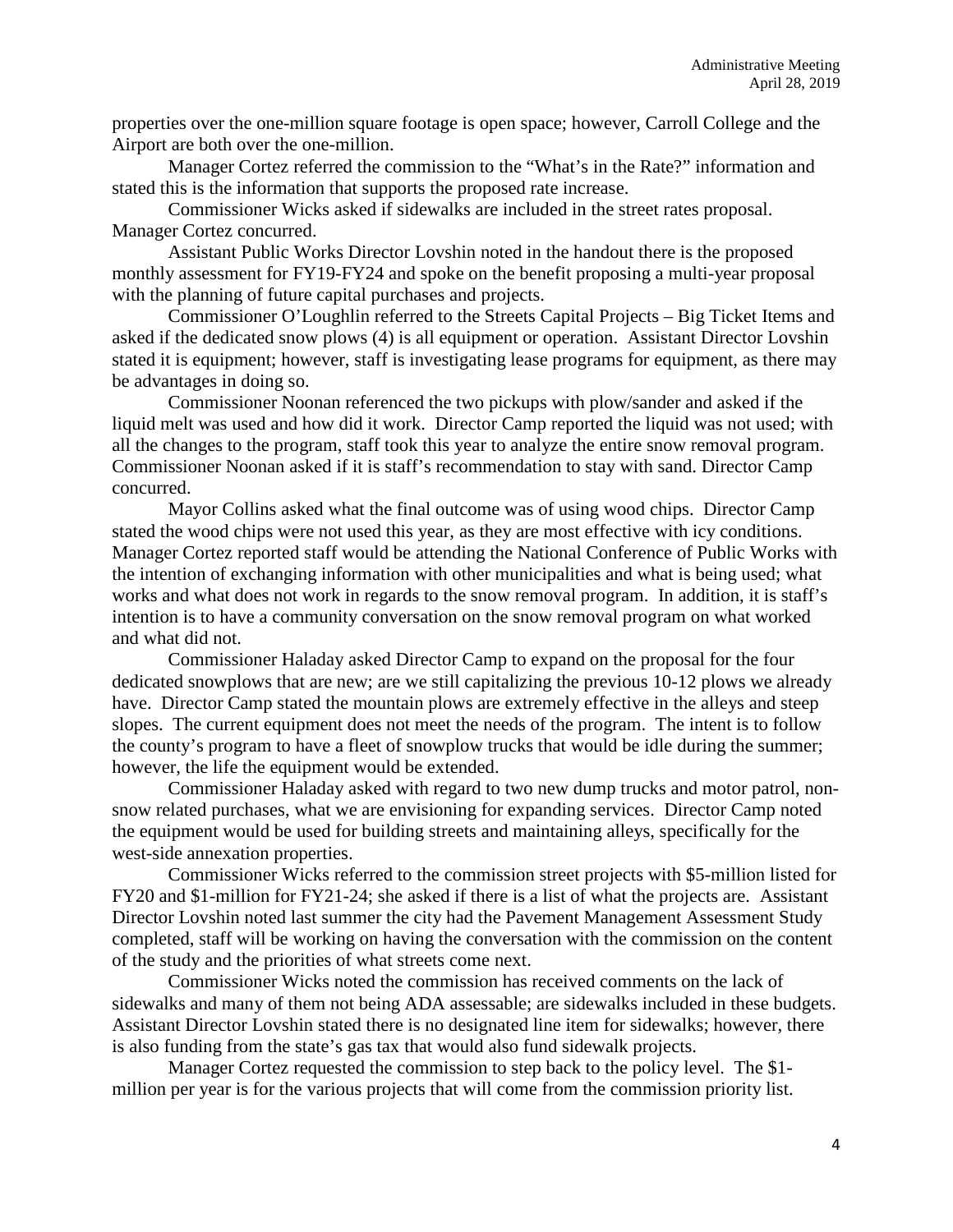Ultimately, the commission will decide. She then noted there are two pots of \$1-million dollars; one is the gas tax and the other is from rates. The gas tax cannot be used for debt payment; if that is not the case, it will be used for projects as we go. However, the other \$1-million can be used for debt payment. The proposed rate includes big ticket items and the \$1-million to be used for debt payment. Sidewalks will be treated the same as street projects.

The rate is reflecting both streets and sidewalks. One area of concern is do we have the capacity to go into debt. Part of the money will be used to hire new people. We are missing a "construction team". There is a lot more information that needs to be discussed.

Commissioner Haladay noted in FY17 the commission first started raising rates after recognizing we were underfunded because rates had not been increased to address the capital needs and that is when the improvement portion was added to streets. He then asked how we are going to make sure the budgeted amount is not going to be used for operational purposes. Manager Cortez stated staff would be directed to work with the percentages; this year staff used the money for snow removal and downtown operations. If proper funding is available, this will be corrected.

Manager Cortez stated the goals is to ensure the programs are two separate program areas and not by needs that occur, but have a robust snow removal and street operations. As we move forward, if we are asking for increases we need to have performance measures to warrant the increase. The intention is to show the residents what they are getting for the increase.

Commissioner Haladay noted the revenue being generated with the proposed rate is just under \$5-million; however, the capital projects are just over \$5-million; is the request for the increased rate covering all of that or are we debt servicing some of it. Assistant Director Lovshin explained staff developed the capital list of \$5-million and the recommended rate increase would not cover capital projects, staff would look at other options.

Commissioner O'Loughlin referred to Page 4 of the handout and asked if the recommended rate increase from FY19 to FY24 is a result of the capital investments. Assistant Director Lovshin concurred and noted in the street's operating budget there is \$300,000 to \$400,000 for ADA ramps.

Commissioner Haladay referred to the street capital projects and asked if some of them will be deferred for a period of time and are those items being deferred indefinitely or budgeting them for future years. Does the commission need to begin to think about an increase in rates for FY21. Assistant Director Lovshin stated all options are possible.

Manager Cortez stated we do not have \$5-million to fund all of the capital projects; however; we have the capacity to enter into debt and look for other savings/revenues.

Commissioner Haladay referred to the \$1-million budgeted for commission street project priorities; is that envisioned as debt services or pay as you go or a combination of both. Manager Cortez stated if we do not address the internal capacity challenge; it will be pay as you go. The goal is to have the placeholder for the \$1-million for street/sidewalk projects.

Commissioner O'Loughlin asked staff for their comments on the rate increase from FY19 to FY21; if there is a way to smooth the rate increase the first year; how much of an investment do we need to make; and that it is prudent to explain to the residents that it is necessary and they will not see an big bump the second year. Assistant Director Lovshin stated there is a way to average the rate increase over the next few years. That would be a policy decision of the commission.

Commissioner O'Loughlin asked what the consequence would be if that were the decision. Manager Cortez specifically asked what happens if we do not generate the \$6.6 million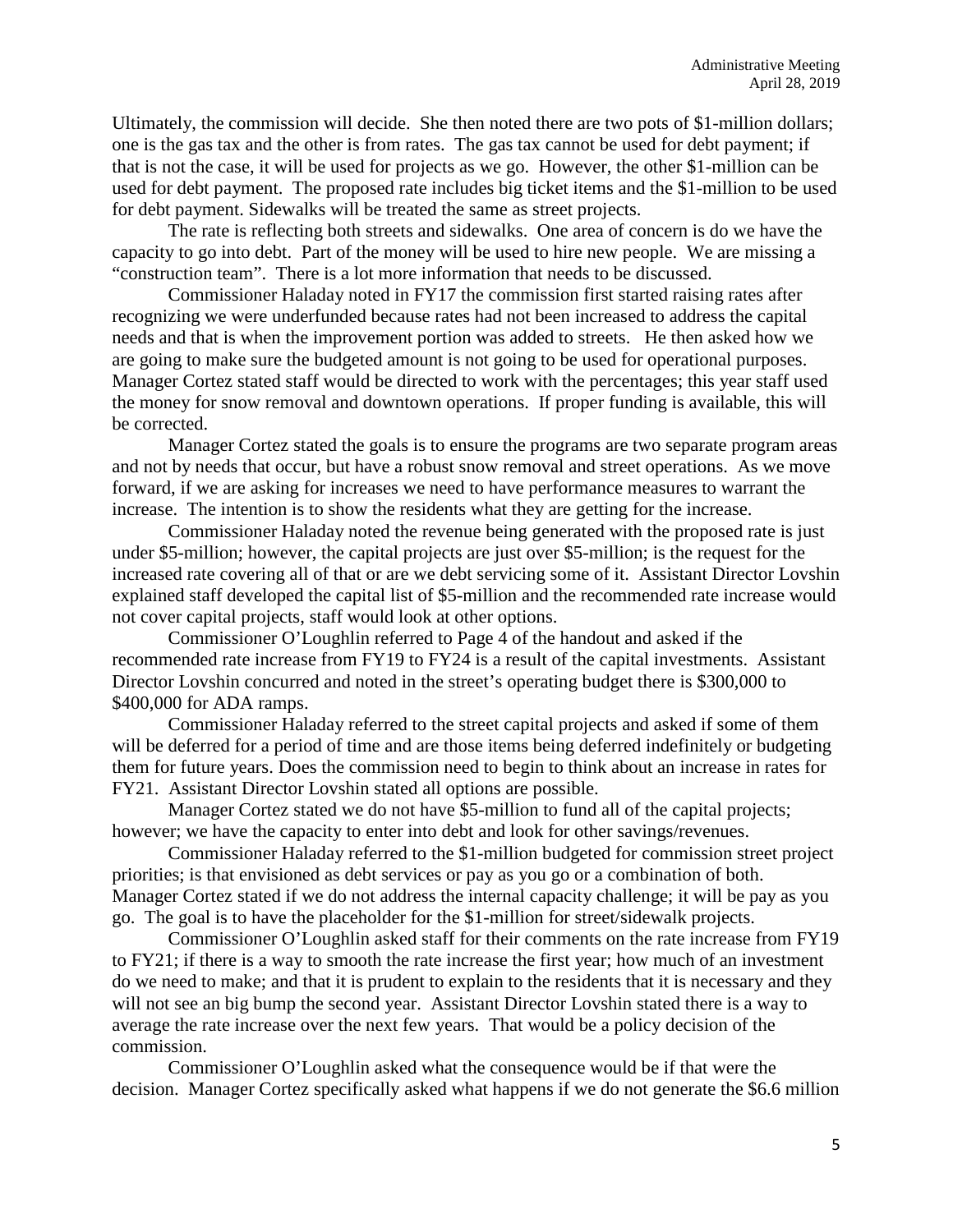in revenues. Director Camp stated staff would cut back on some of the purchases, which would affect the services. Manager Cortez stated it would be a balanced approach, take from both streets and sidewalks.

Commissioner Haladay stated looking at the numbers, the street snow plowing was a world of difference from last year; however, the bounce back is the same level of service needs to continue. How much are we looking at for next year, putting aside capital projects, but generating enough revenue to keep the level of service and recognize the large concerted effort did not happen until mid-January. Assistant Director Lovshin stated in order to maintain our level of service and capital needs, the recommendation would be to increase the assessment to \$17.18; however, to generate the \$6.7-millins, the rate would be increased to \$19.90 for an increase of \$5.57 per month. Manager Cortez suggested the commission consider an increase somewhere in between the current rate the proposed rate.

Commissioner Wicks referred to the increase from FY19 to FY24; it looks like an increase of 50 to 60 percent. She is concerned this increase needs to be specifically tied to what will be purchased, the specific projects. Commissioner Wicks suggested spreading the increase out over the next few years; we want to continue the level of service and purchase capital equipment. When these rates do come out in June, we need educate the public on why we have taken this direction.

Commissioner Haladay stated this increase is a 38.5% increase on both the base rate and square footage, which has not been done for three years. The one additional lever, we can smooth it over the course of two years and consider bringing the residential rate down. There is a way to generate the revenue and still look at lowering the residential rate.

Manager Cortez stated staff would re-work numbers to lower rates and be more creative on how we distribute the rates, but most importantly, staff will present a two-year rate and not a five-year rate. The commission needs to be confident that staff can deliver the priorities established. Commissioner O'Loughlin referred to the monthly rates for FY15 and asked prior to FY16 was it standard practice to raise all the rates the same percentage. Assistant Director Lovshin stated yes.

Commissioner Noonan referred to the capital projects and that staff will be gathering new data at the upcoming conference. There is potential that some things may change. The commission discussed other options last year and he would like to have all the data available. Manager Cortez stated she will follow-up with the direction the commission has provided.

Commissioner Haladay stated everyone who lives in Helena pays the assessment and they also pay a county general fund; of that money how much does the county pay for inter-city streets. Commissioner Haladay stated everyday many non-residents use the streets and do not pay any assessments and county taxes are not paying for any city roads. City residents are essentially paying double and it is important to remind people of that. It is important the county commissioners be reminded of this also.

Mayor Collins asked how we begin the discussions with the county to correct this. Commissioner Noonan stated after our discussion with MDT, we should find an opportunity to re-consider the Custer Avenue project.

Mayor Collins stated the city residents cannot continue to pay for everyone. Manager Cortez stated the commission may want to begin with an internal committee to discuss "community benefits" with the county, streets being one of them.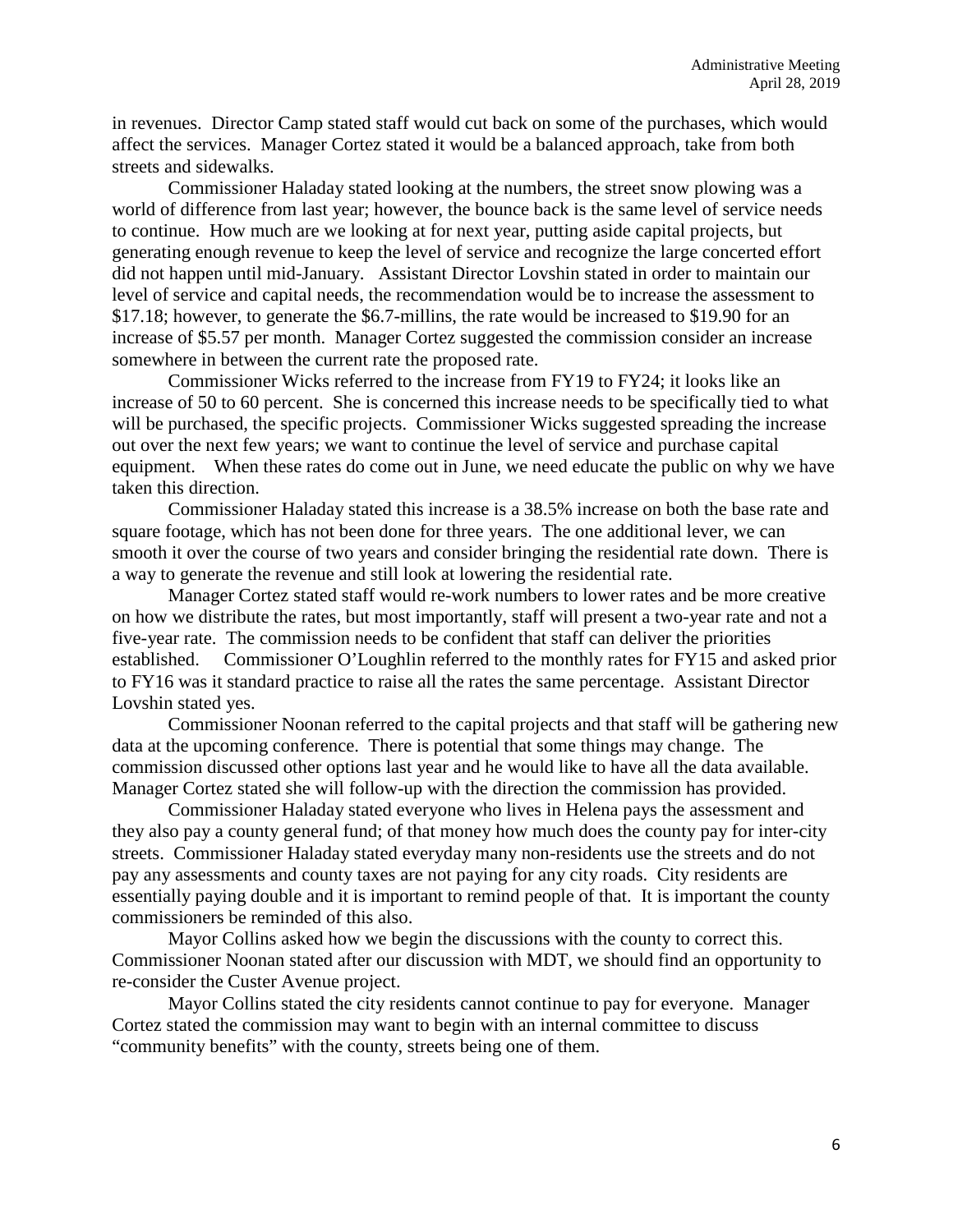Mayor Collins concurred with the previous comments that a major public education is necessary. Manager Cortez stated a tourist tax is very important and would bring in additional revenue, recognizing this would be a difficult task.

Assistant Director Lovshin noted information from what other cities rates was not readily available at this time. Staff is looking for commission direction at this time. Manager Cortez asked if there is commission concurrence to bring the residential rate forward at \$18.00 for an increase of \$3.67.

**Storm water -** Assistant Public Works Director Lovshin referred the commission to the handout with the following bullet points and reviewed the information:

- Storm water Assessment Policy Framework
- Storm water Current Monthly Assessment
- Storm water Proposed Monthly Assessment
- Why Multiyear
- Storm water Capital Projects Big Ticket Items
- How the rates will change
- In Summary: What's in the Rate
- How will Helena's rates change
- Why should a citizen of Helena pay more
- How the city of Helena compares to other cities
- The ask

Funding for storm water is primarily from assessments paid by property owners in the City. The assessment includes a flat or minimum charge plus an amount times the square feet of impervious area on the property in excess of 2,222 square feet. The impervious area is the developed part of the property that does not allow water to soak in (generically this is pavement, concrete, or a building).

Assessment funding supports

Personnel + Operations + Capital + Debt Service + Overhead

Current storm water assessments generate approximately \$1.73 million annually.

Residential Monthly Assessment:

Minimum Charge  $= $3.32$ 

Impervious Area Charge = \$0.00181

Commercial Monthly Assessment:

Minimum Charge  $=$  \$4.79

Impervious Area Charge = \$0.00216

To fund currently proposed future operations and capital needs, total storm water revenues would need to increase. Applied evenly across the categories, maximum proposed monthly assessments would be as follows.

Maximum Proposed Residential Monthly Assessment:

Minimum Charge  $= $3.90$ 

Impervious Charge = \$0.00218

Maximum Proposed Commercial Monthly Assessment:

Minimum Charge  $= $5.76$ 

Impervious Charge = \$0.00259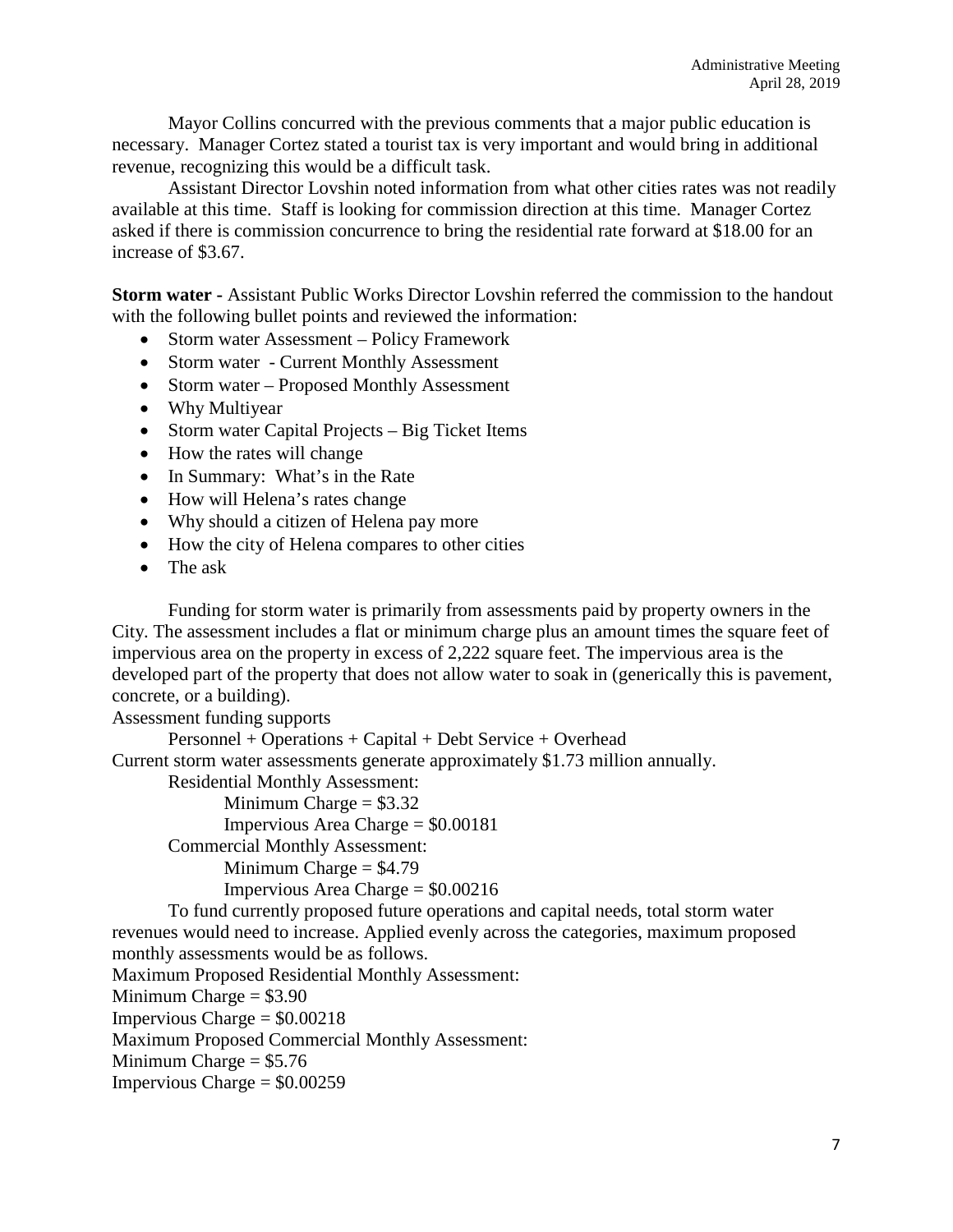This calculates to an average monthly increase of \$1.24 for a City of Helena residents. Staff will also discuss the possibility of adopting multi-year assessment changes. Calculations for multi-year assessments will be available at the meeting.

Engineer Leland gave an overview of the capital projects proposed for FY20.

Commissioner O'Loughlin asked where Rodney Street is with street projects and would staff factor in storm water. Engineer Leland stated at the point Rodney is rebuilt, the storm water will be replaced at the same time; the project may have additional costs. Any street project that is done, all utilities will be evaluated.

Commissioner Haladay commented looking at the package sheet with the minimum charge and the proposed minimum charge for FY20; he would be curious the next time the commission discusses this rate, what it would look like if we focused almost entirely on impervious area for both residential and commercial properties. It is impervious surfaces that collect water and puts pressure on the storm water system. Many single-family residences would not pay the impervious area rate.

The average monthly assessment for residents would increase for FY20 by \$.97 per month.

Commissioner O'Loughlin echoed Commissioner Haladay's request to maintain the residential base rate and move toward impervious area assessment. Manager Cortez stated for the purpose of the residential assessment there will the \$.00 increase for the average resident.

**Water -** Assistant Public Works Director Lovshin referred the commission to the handout with the following bullet points and reviewed the information:

- Water System Rates Policy Framework
- Water System Current Monthly Rates
- Water System Proposed Monthly rates Multiyear
- Why Multiyear
- Water Capital Projects Big Ticket Items
- In Summary What's in the Rate
- How will Helena's rates change
- Why should a citizen of Helena pay more
- How we compare to other cities
- The ask

Funding for water treatment and water utility maintenance is primarily from rates paid by users of the city's water system. Rate funding supports Personnel + Operations + Capital + Debt Service + Overhead.

Assistant Director Lovshin referred to the Monthly Meter Base Rate (by meter size) and the Per Unit Consumption Rate for FY19 of \$8.25. To fund currently proposed future operations and capital needs, total water revenues would need to increase. Assistant Director Lovshin referred the commission to proposed Monthly Meter Base Rate Per Unit Consumption Rate for FY20 of \$8.56

This calculates to an average monthly increase between the base rate and consumption of \$3.41 for a City of Helena resident.

Commissioner Haladay asked if we have a projected comparison based on prior years of what the base rate would generate versus the consumptive rate. Assistant Director stated she did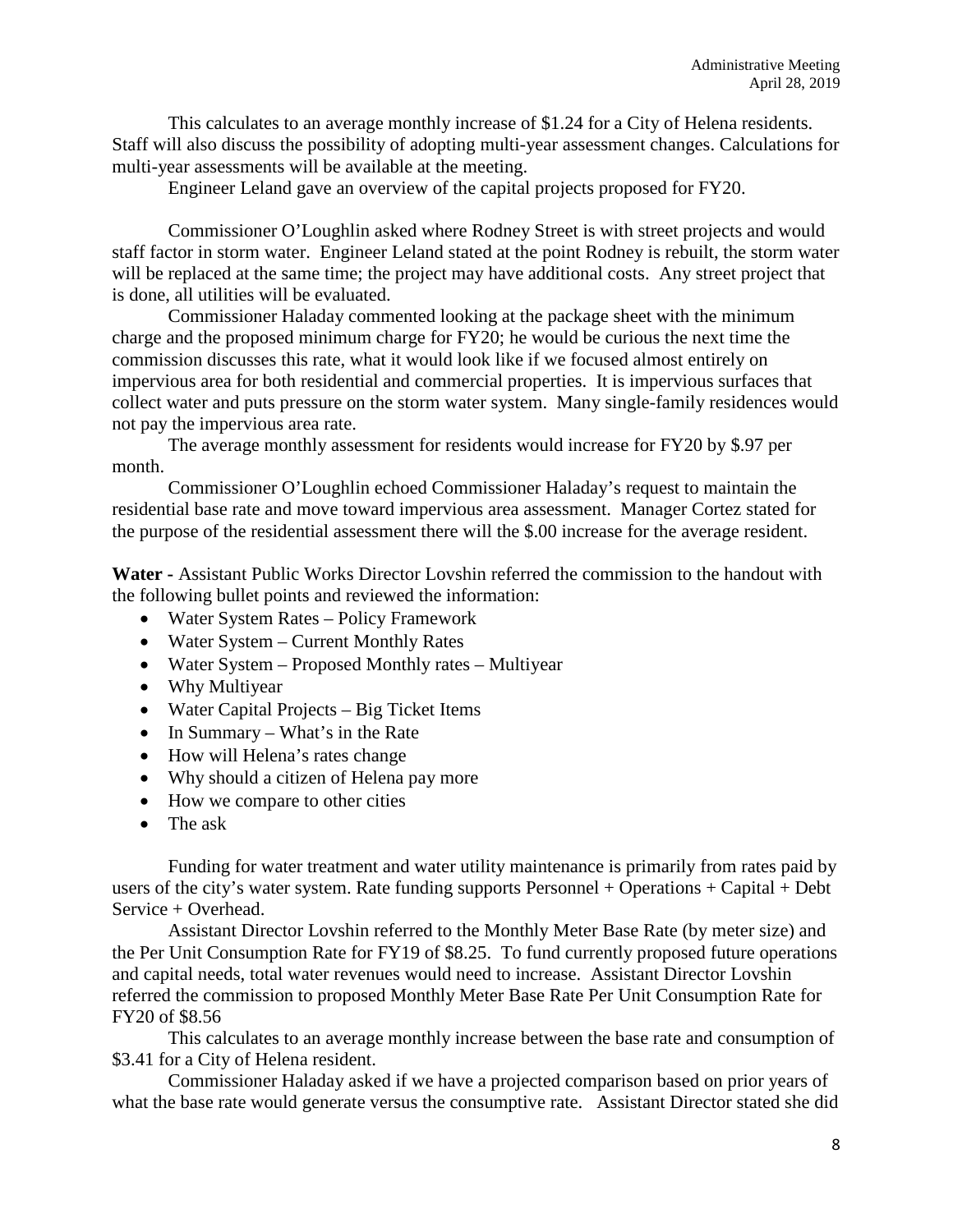not bring that information with her; however, will get it to the commission. Commissioner Haladay noted when we switched from base rate to consumption rate to encourage water conservation, we always tried to keep it between the navigational beacons on some percentages because once you slip too far from the base rate reliance you are not encouraging water usage awareness.

City Engineer Leland gave an overview of the FY20  $\&$  21 water capital projects and big ticket items.

Commissioner Haladay referred to the installation of the groundwater wells and asked what kind of capacity we are hoping to see with these wells. Director Camp stated the city of Helena has a 7,000 foot-acre reservation which sunsets in 2025 so we are looking at large capacity wells that will produce 500 gallons per minutes. Engineer Leland noted it would be various wells. Commissioner Haladay asked if the \$1.8 million is for testing wells or hoping we can hit that capacity or if things work out it would be additional expenses for additional wells. Director Camp stated the \$1.8 million is to start to develop a study, do some test wells, and then eventually drill a new functional well. He further explained the details of the project.

Assistant Director Lovshin referred the commission to page seven of the handout and noted there was one change in the personnel with the addition of one mechanic. She also addressed the cost of the testing supplies.

Assistant Director Lovshin also referred the commission to page 8 that showed how the rates would change. Manager Cortez stated the average water rate increase be \$3.01.

**Wastewater** – **-** Assistant Public Works Director Lovshin referred the commission to the handout with the following bullet points and reviewed the information:

- Wastewater System Rates Policy Framework
- Wastewater System Current Monthly Rates
- Wastewater System Proposed Monthly Rates
- Why Multiyear
- Wastewater Capital Project Big Ticket Items
- In Summary What's in the Rate
- How Helena's rates will change
- Why should a citizen of Helena pay more
- How we compare to other cities
- The ask

Funding for wastewater treatment and wastewater utility maintenance is primarily from rates paid by users of the city's wastewater system.

```
Rate funding supports 
       Personnel + Operations + Capital + Debt Service + Overhead 
Current wastewater rates generate approximately $5.175 million annually. 
       Residential Monthly Rates: 
              Wastewater Base – per hookup = $8.48Wastewater Usage – per unit = $2.91Commercial Monthly Rates: 
              Wastewater Base – per hookup = $8.48
              Wastewater Usage – per unit = $3.91
```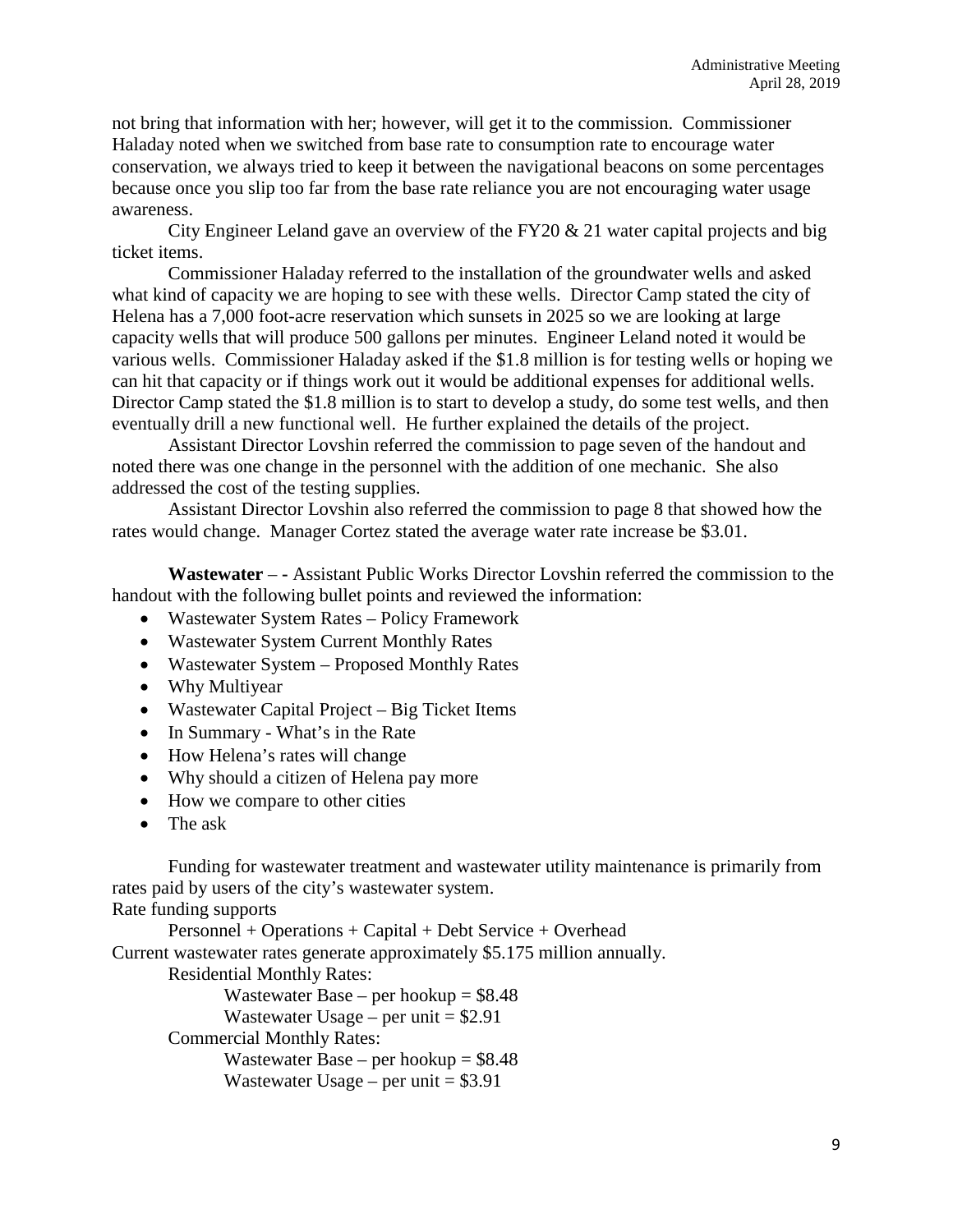To fund currently proposed future operations and capital needs, total wastewater revenues would need to increase. Applied evenly across the rates, maximum proposed monthly rates would be as follows.

Maximum Proposed Residential Monthly Rates:

Wastewater Base – per hookup  $= $9.00$ Wastewater Usage – per unit  $= $3.09$ Maximum Proposed Commercial Monthly Rates: Wastewater Base – per hookup  $= $9.00$ Wastewater Usage – per unit  $= $4.15$ 

This calculates to an average monthly increase of \$1.72 for a City of Helena resident.

Engineer Leland reviewed the capital projects and big ticket items.

Commissioner Wicks referred to the service line charge and asked why other cities do not have it. Assistant Director Lovshin stated other cities do not have a service line replacement program.

Commissioner O'Loughlin asked how many residents of submitted an application for either the water or the wastewater service line program. Assistant Director Lovshin stated there were several residents that reached out; however, at this time there have been two residents who have applied for both the water and wastewater program. She did note that one of the residents who applied was not connected to city sewer and would not be eligible.

Manager Cortez reiterated the monthly increase for wastewater would be \$1.72. She then summarized the proposed changes that were discussed and noted the average increase for city residents would be \$10.76 per month for FY20.

Commissioner O'Loughlin reviewed the following items the commission has asked for:

- Revisiting streets a flat increase to all rates look at the different pieces with the aim of potentially of reducing base rate
- Storm water base rate versus impervious area
- Water/Wastewater historic info regarding base versus percent usage compare the wastewater usage between residential and commercial and who is the bigger draw on the system

Manager Cortez recognized these proposed rates might go down; it most likely will not go up. She recommended setting the cap at \$10.50. Commissioner Wicks asked for a comparison of the overall increases for the past four fiscal years. Mayor Collins stated he is comfortable with the recommended \$10.50 cap.

**5. Public Comments –** HCC Representative Meg Bishop addressed the commission on the assessment for open space and a point was made that it is not just city residents who are using the open space. County residents and tourist are regular users of open space and the HCC would like the commission to consider options of expanding assessments outside the city limits. Ms. Bishop also asked if the city provides any incentives to use pavers to increase storm water runoff.

City Engineer Leland noted the pavers could work; however, with our climate they do not always work to get the benefit that is needed.

Ms. Bishop asked for an update on the Beattie Street parking lot, the design and the costs. Director Marr stated he would get the information to Ms. Bishop. Director Marr addressed the